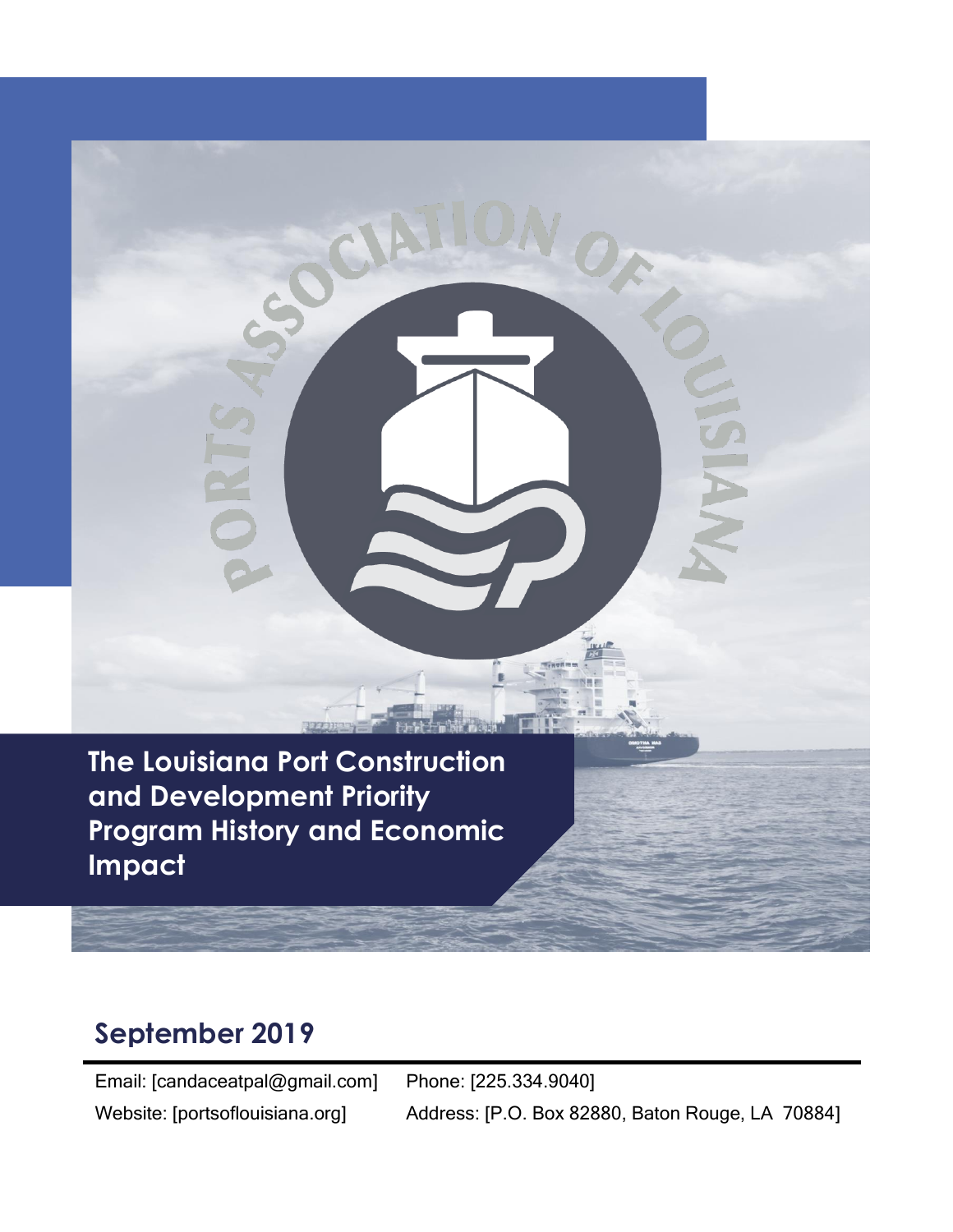# **SUMMARY**

The Louisiana State legislature created the Port Priority Program in 1989 as a new source of funding for Louisiana Ports. However, this funding came with a caveat; individual ports had to demonstrate the economic viability of new projects when applying for funding through the Port Priority Program. It is difficult to overstate the importance of ports to the state of Louisiana. One in every five jobs in Louisiana is port related and the ports make up almost 23% of the dollar amount for the state's goods and services. The ports also account for 5% of the entire personal wealth of individuals residing in-state. At their most basic level, projects seeking funding from the Port Priority Program must be shown to both generate new revenue and meet considerations such as jobs created and/or retained, and benefits to the state will need to be explained.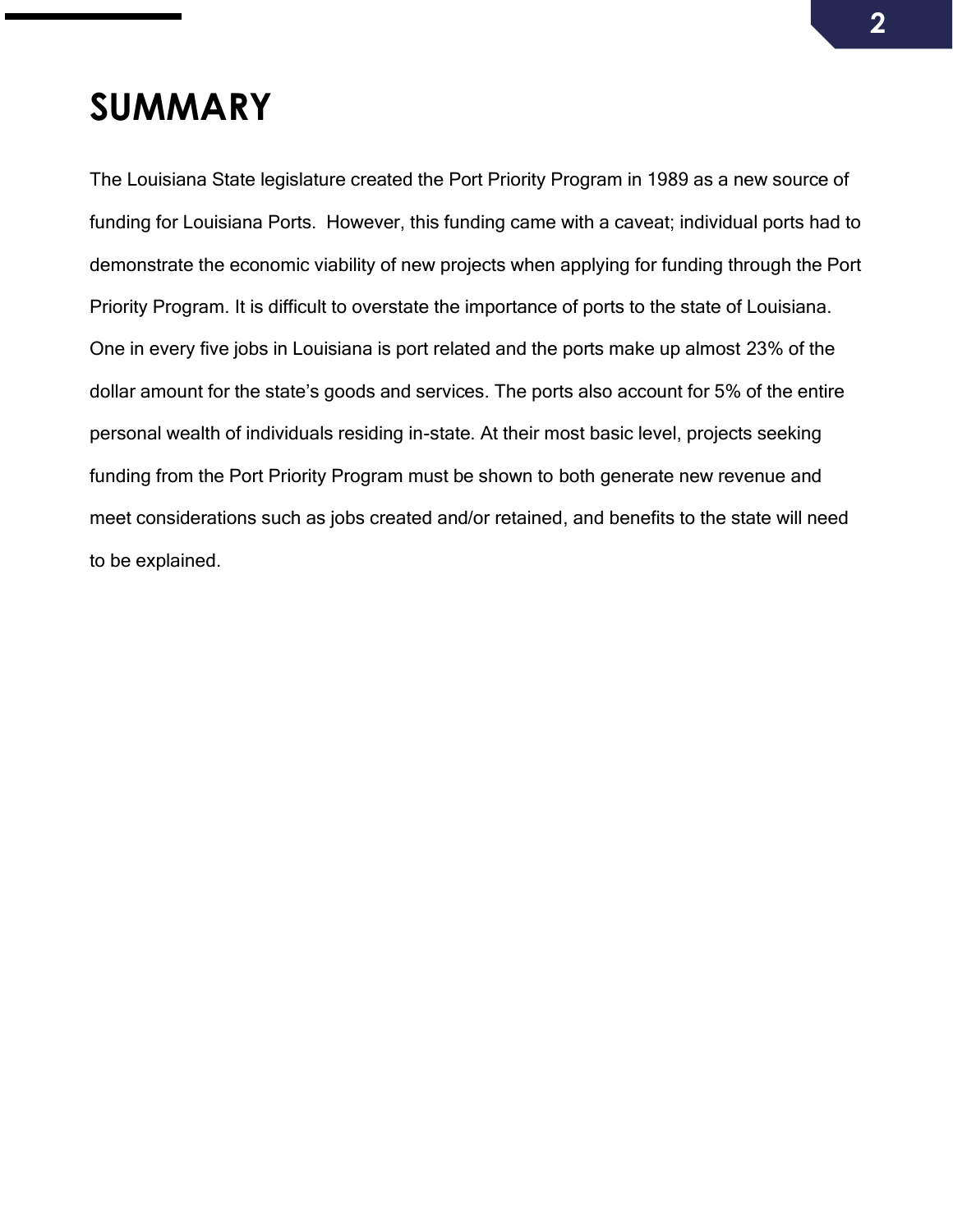# **PORT PRIORITY PROGRAM**

#### **Legislation**

The Port Construction and Development Priority Program (PCDPP or PPP) was created by Act 452 of the 1989 regular legislative session. In 1989 the citizens of Louisiana approved a constitutional amendment establishing a Transportation Trust Fund (TTF) to ensure a stable and dedicated source of revenue for the construction and maintenance of transportation infrastructure. The TTF Act provides broad guidelines regarding allocation of revenues to different transportation modes and activities including highways, ports, mass transit, statewide flood control, airports, and state police traffic control. Its major sources of revenue are state taxes on gasoline and other fuels, and revenues from state motor vehicle license taxes. The TTF provided a funding source for the Port Construction and Development Priority Program. The main purpose of the PPP is to provide state participation in the construction of port infrastructure, thereby creating and/or maintaining jobs and reducing transportation costs to improve the quality of life for Louisiana's citizens.

One of the main components of the program is legislative authorization. This ensures that state funds will be equitably distributed and duplication of port infrastructure will be avoided by emphasizing justification of project need. Also, because Louisiana's ports are such dynamic entities, the Port Construction and Development Priority Program conducts a rigorous analysis of forecasted project benefits in order to ensure the overall impact of the project on the state will be positive. The program also stipulates strict procedures for the planning and the construction of funded projects as well as the operation and maintenance of the completed project. The legislative act provided that the sponsoring port provide a minimum of 25 percent of the project cost (construction and engineering), but this requirement was later changed to 10 percent of project construction costs, in addition to the engineering fees. This change took place in order to allow construction of port infrastructure to occur sooner. Only projects that have the greatest probability of success as determined by objective standards such as technical and financial feasibility, and overall impacts are funded.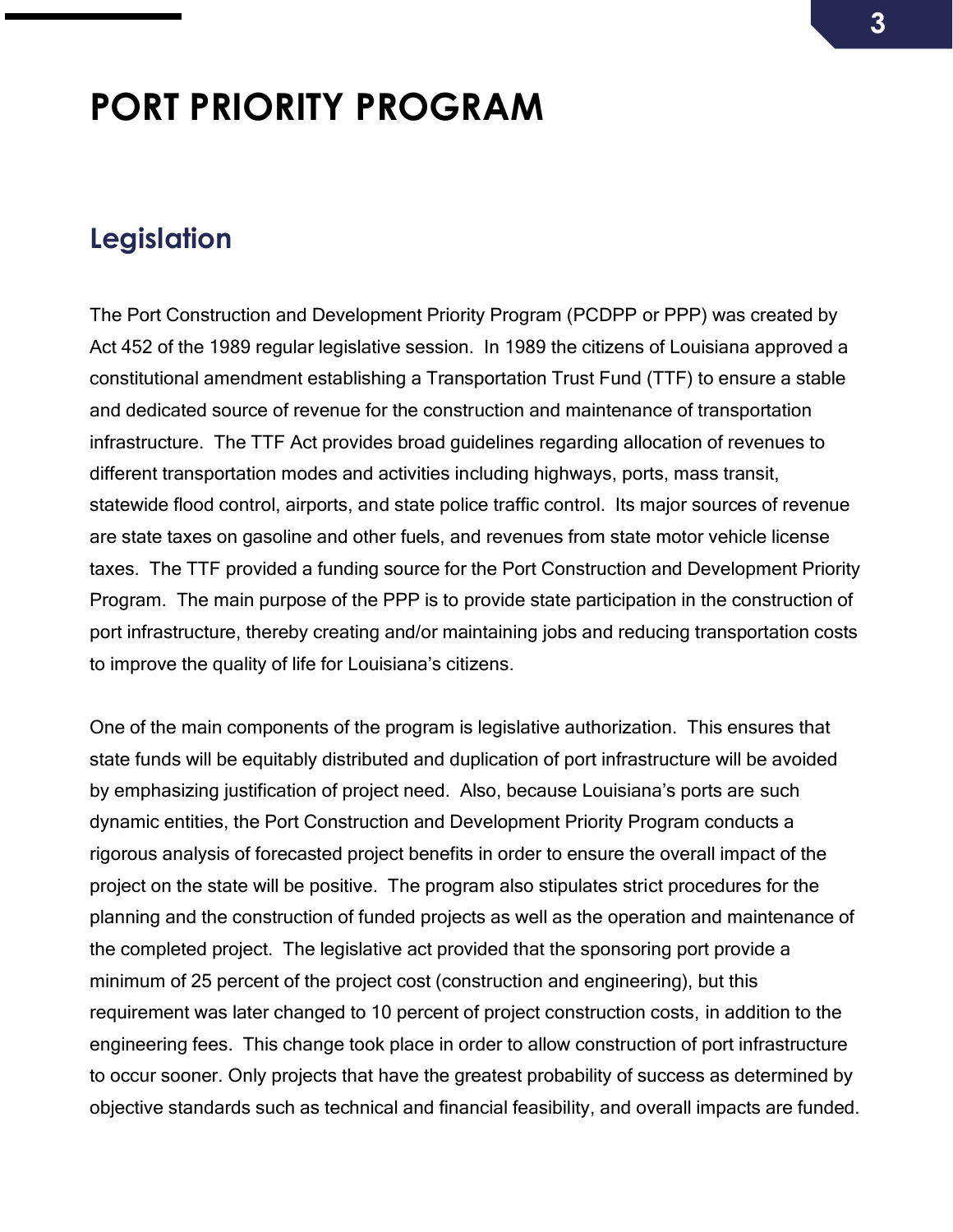#### **Department of Transportation and Development**

The same act that created the Port Construction and Development Priority Program in 1989, also authorized the Louisiana Department of Transportation and Development (DOTD) to contract with the Louisiana State University National Ports and Waterways Institute to assist in developing a methodology for evaluating and priority rating proposed port projects.<sup>1</sup> This program operates under Louisiana Port Construction and Development Priority Program rules and regulations. The PPP is housed in the Office of Multimodal Commerce inside the DOTD. From the outset, enhancement of productivity and competitiveness of ports through rational investment of public funds was the primary goal of the program. The DOTD is an integral part of the Port Construction and Development Priority Program because the multifaceted role of public ports, both commercial enterprises in the transportation business and as agents for economic development, differs from that of other public transportation providers by requiring appropriate response in the project appraisal methodology. Also, competitive and cooperative relationships between public and private port terminals raise policy dilemmas for the public intervention in the market. Several structural characteristics specific to the maritime industry greatly determined the content and form of the PPP. The three major characteristics are the diversity of port size and operations, the diversity of port missions and goals, and private sector participation in waterborne commerce. These characteristics made development of standard project evaluation procedures quite difficult. A program formulated within the current industry framework and evolving as an outgrowth of the existing system was considered critical to the program's success. The positive effects created by the ports included in this program are undisputable.

<sup>&</sup>lt;sup>1</sup> Jayawardana, J. & Webre, D. J., "Louisiana Port Priority Program: An Application of Benefit-Cost Analysis to Project Appraisal," 1997.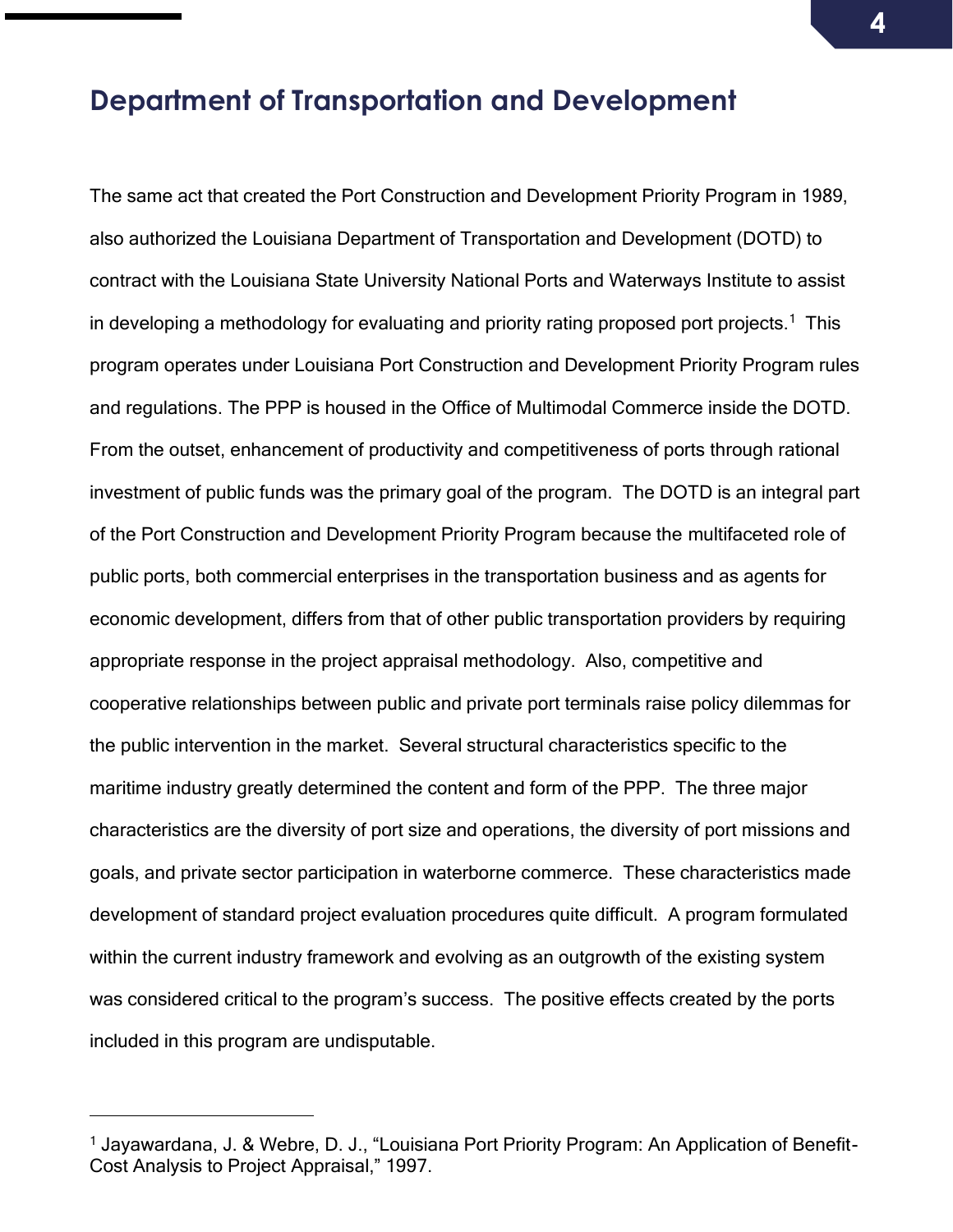In the state of Louisiana there are 39 ports, which differ greatly in size, responsibility, and mission. The diversity of these ports and their services helps to both sustain and support local, regional, and statewide economies. Each of these ports embodies its own unique advantages to the region in which it is located. These ports help to encourage industrial development, which in turn provides both jobs and revenues to both the local and state economies. Each port has a special role to play in the region in which it is located and, consequently, special effects upon the economic activity in its region.

#### Map of Louisiana Ports By Type



Provided by: LA DOTD OMC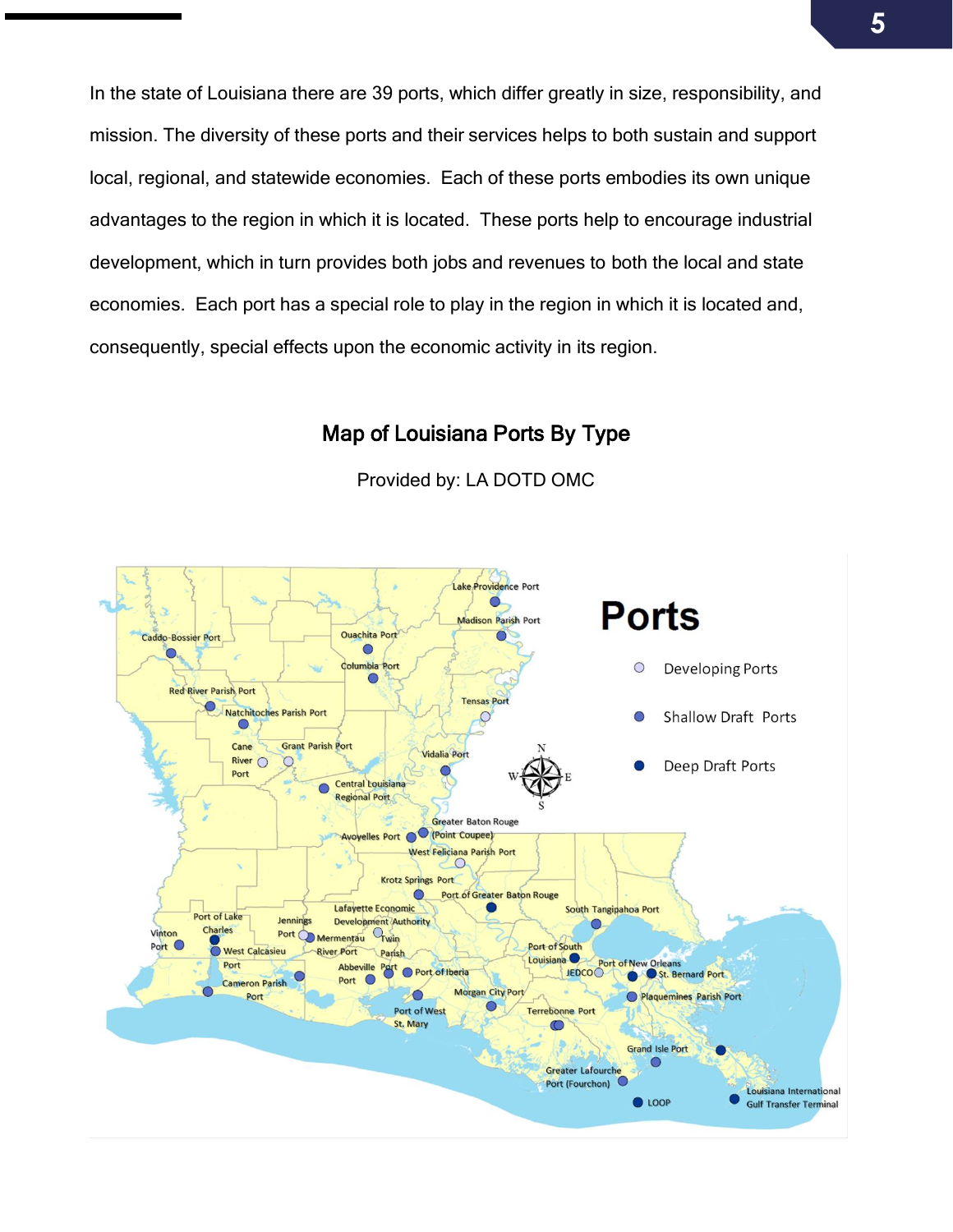#### **Economic Impact**

The economic impact of ports in the Louisiana economy is significant considering they have created nearly 77,000 jobs, approximately 1.5 times as many jobs as the oil and gas industry. The ports provide a necessary transmission service that leads to the fundamental businesses that provide a great deal of the wealth of Louisiana. The ports also provide the transfer of goods from other states to the global market as well as bringing goods from foreign markets to the United States for further development or for consumption by people in the United States.

The jobs and earnings supported by the ports and the companies that work with them do not show up in one category such as the jobs associated with the oil and gas industry. Rather these jobs are scattered over a number of various business sectors including transportation and warehousing, personal and business services, leisure and hospitality, and several other business sectors. It is estimated that the majority of the jobs will be in the personal and business services sector. This does not diminish the importance of the ports. It merely makes it more difficult to identify the economic significance of the ports in terms of contributing to the economic development of the state's economy.

The economic impact associated with the Louisiana ports can be divided among the deep draft ports, the coastal ports, and the inland ports as illustrated in Table 1. The deep draft ports account for approximately 54% of the economic activity associated with the Louisiana ports; the coastal ports account for about 38.5% of the overall economic activity; and the inland ports account for about 7.5% of the overall economic activity.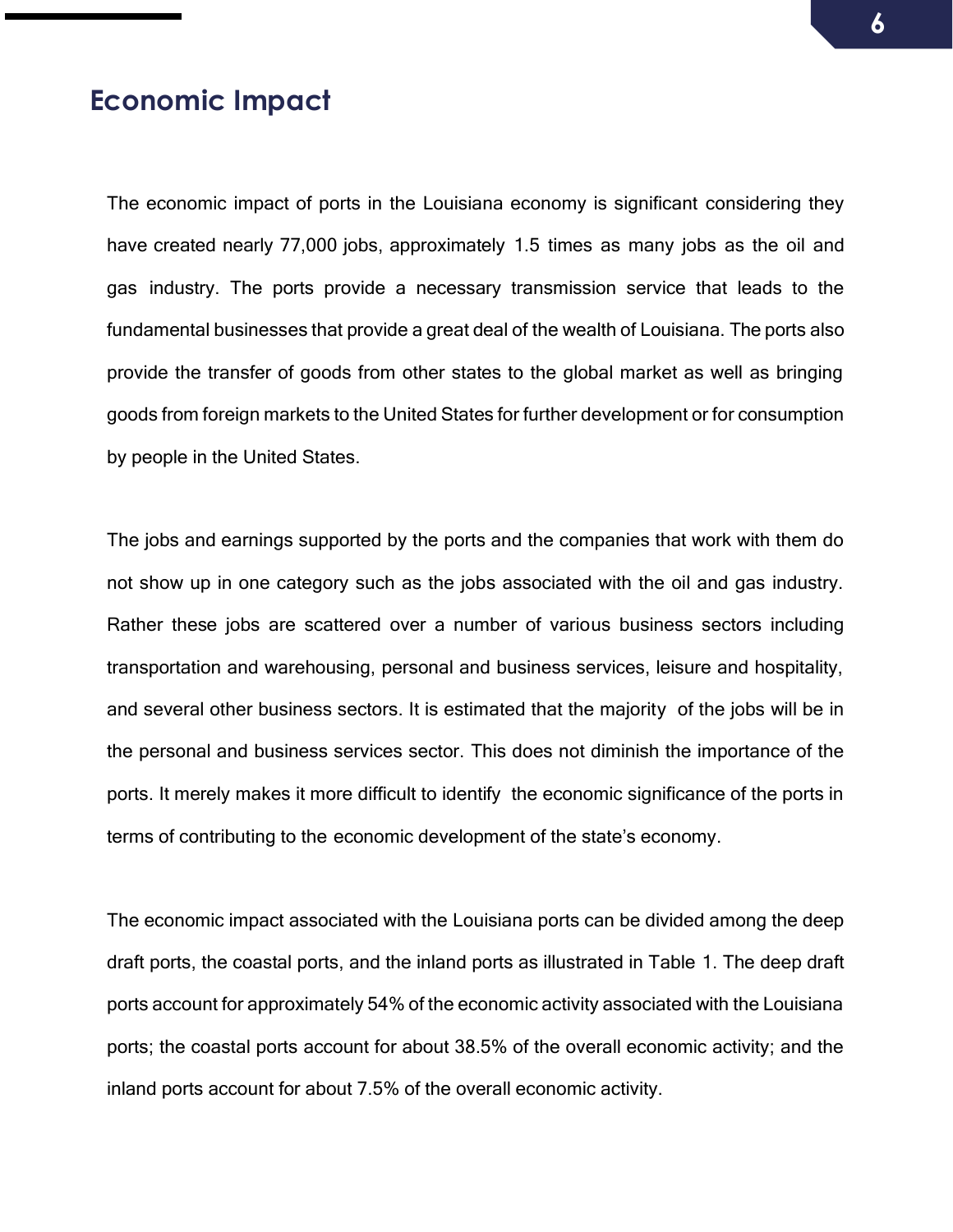It is recognized that the economic impact is felt throughout the state though there is no doubt that it is concentrated along the Mississippi River and along the coastal parishes. The deep draft ports are important because they connect the state and the country to the global markets; the coastal ports are especially important because they are key players in the oil and gas industry and the petrochemical industry as well as the agricultural industry. The inland ports are typically more focused on the region of the state in which they operate; however, this is not always true. For example, the Northeast Louisiana ports have capability to connect with ports on the east coast via their rail connections. Thee multimodal connections that are inherent to ports provide for the creation of new industries in and around ports that can then initiate new industries in the state.

#### Table 1: Economic Impact of Port Activity in Louisiana According to Types of Ports (Update on the Economic Impact of the Ports of Louisiana, Richardson, 2016)

| <b>Activities</b>       | <b>Jobs Created</b> | Personal  | <b>State Tax</b>                      | Local Tax          |
|-------------------------|---------------------|-----------|---------------------------------------|--------------------|
|                         | & Supported         | Earnings  | <b>Collections</b>                    | <b>Collections</b> |
|                         |                     |           | <b>Dollar Amounts Are In Millions</b> |                    |
| <b>Deep Draft Ports</b> | 41,404              | \$2,005.9 | \$155.4                               | \$122.4            |
| <b>Coastal Ports</b>    | 29,686              | \$1,652.8 | \$120.4                               | \$94.9             |
| <b>Inland Ports</b>     | 5,703               | \$317.6   | \$23.1                                | \$18.2             |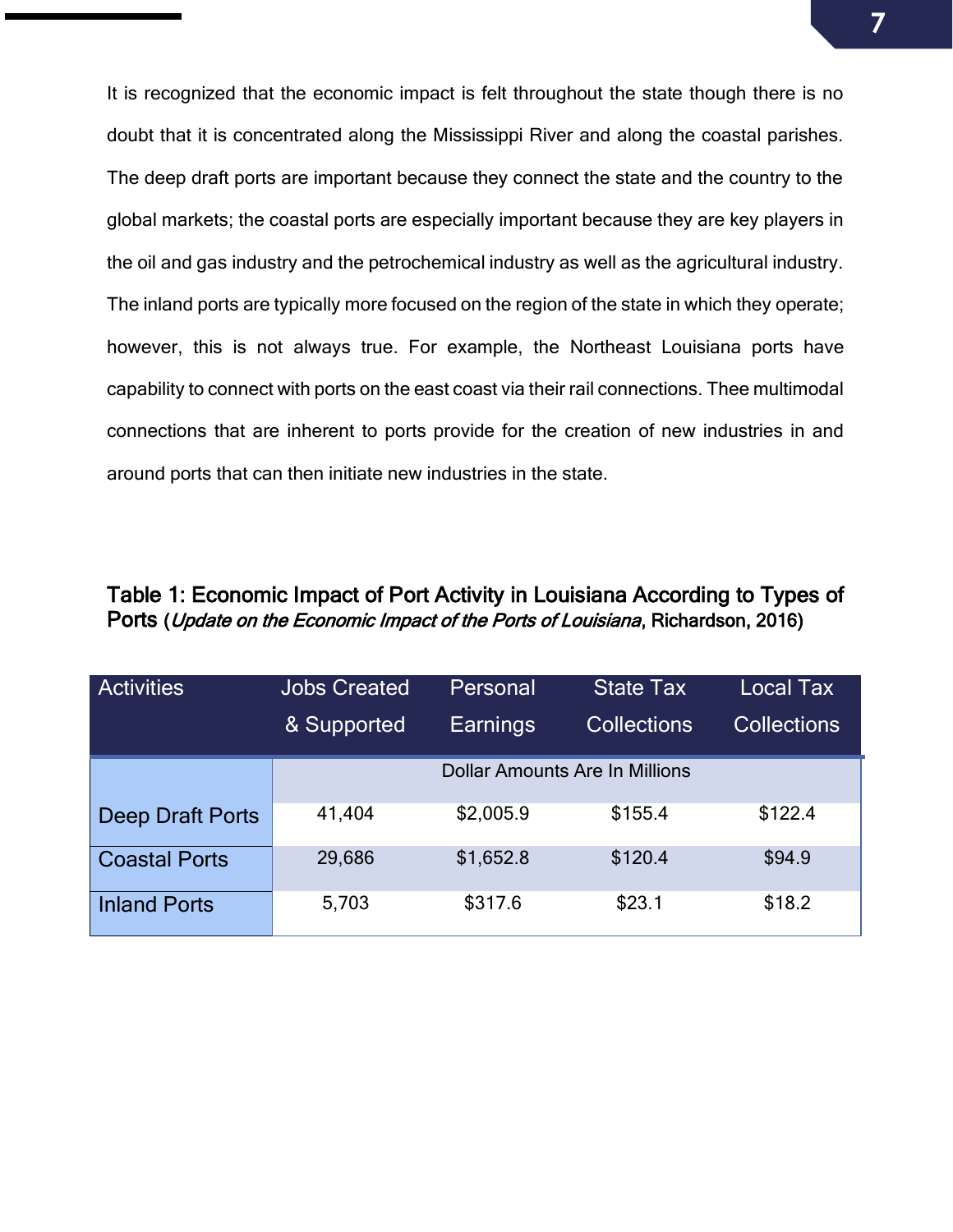### **Economic Impact of Ongoing Activities**

The impact of Louisiana ports on the state's economy is the initial spending by the ports themselves, the spending by tenants on port properties and those tenants providing services to the ports or tenants working with the ports, and, finally, the spending by visitors on the cruise ships. The direct spending from the ports, tenants working with the ports, and visitors on the cruise ships and the economic impact of this spending is illustrated in Table 2. Ports, tenants working with ports, and cruise ships boarding at the Port of New Orleans generate almost 77,000 jobs in the Louisiana economy with personal earnings of just over \$4 billion and state and local tax collections of approximately \$533 million each and every year. The expenditures by the ports are straightforward with the ports making expenditures necessary to maintain the degree of cargo business they are now doing. The cruise shipping business is also straightforward given that New Orleans is now one of the top 6 spots for cruise ships boarding and in 2014 had over 1,000,000 persons coming to New Orleans to board a cruise ship. The firms providing services to the ports, their customers and tenants are less definable. This group of businesses includes stevedores that specialize in cargo handling (ex. Associated Terminals), service companies that provide supplies and equipment to the offshore oil and gas industry (Port of Iberia, Terrebonne Port, Port Fourchon, etc.), and businesses that engage in a variety of activities that range from moving steel or other alloys, aggregae, or sand for fracking (Port NOLA, Caddo-Bossier Port, Red River Port, etc.). These companies all have an economic impact on the Louisiana economy as quantified in Table 2.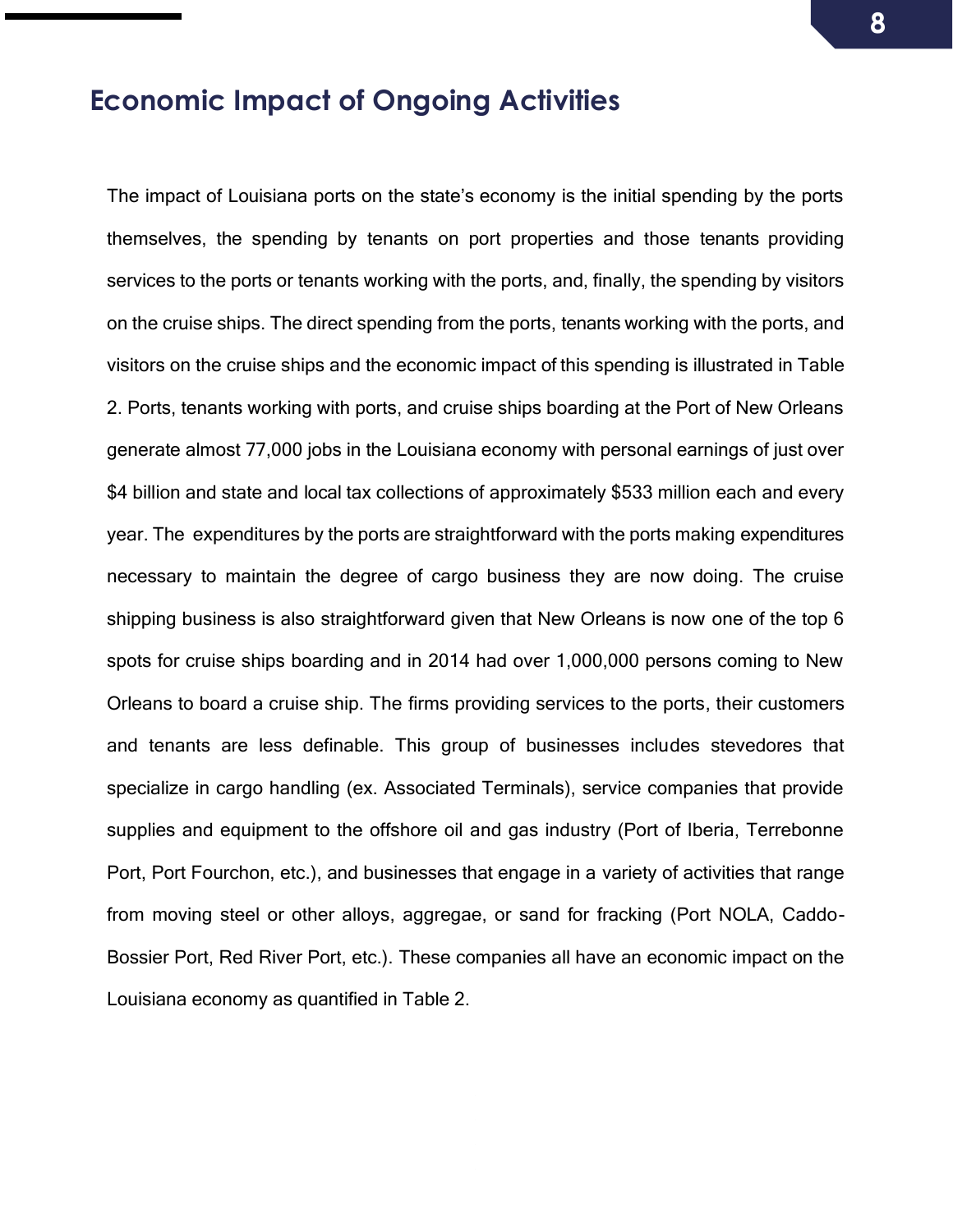#### Table 2: Total Estimated Economic Impact of Ports in Louisiana (Update on the Economic Impact of the Ports of Louisiana, Richardson, 2016)

| <b>Activities</b>          | <b>Jobs</b> | Personal                              | <b>State Tax</b> | <b>Local Tax</b>               |
|----------------------------|-------------|---------------------------------------|------------------|--------------------------------|
|                            |             | Earnings                              |                  | <b>Collections Collections</b> |
|                            |             | <b>Dollar Amounts Are In Millions</b> |                  |                                |
| Ongoing                    | 1,105       | \$61.80                               | \$4.52           | \$3.51                         |
| <b>Operations of Ports</b> |             |                                       |                  |                                |
| <b>Firms on Port</b>       | 70,050      | \$3,900.0                             | \$284.0          | \$224.0                        |
| <b>Property</b>            |             |                                       |                  |                                |
| <b>Cruise Ships</b>        | 5,639       | \$141.5                               | \$10.4           | \$8.0                          |
| <b>Total Port Activity</b> | 76,794      | \$4,103.3                             | \$298.9          | \$235.5                        |

### **Purpose of PPP Program**

The Louisiana Port Construction and Development Priority Program is designed to allocate state funds, with incentives for participation by public ports and the private sector. In order to ensure maximum participation by stakeholders, several measures were adopted at the program's formulation stage, and continuing outreach efforts were made to assist ports throughout implementation of the program.

All program requirements are directed to ensure maximum economic impacts to the state with limited program funds. These requirements target three specific policy areas: first, that the program funds be invested in specific types of maritime projects to ensure maximum sectorial impact; second, that cost sharing be encouraged to ensure maximum leverage of program funds; and third, that high standards of credible project data be provided by port sponsors,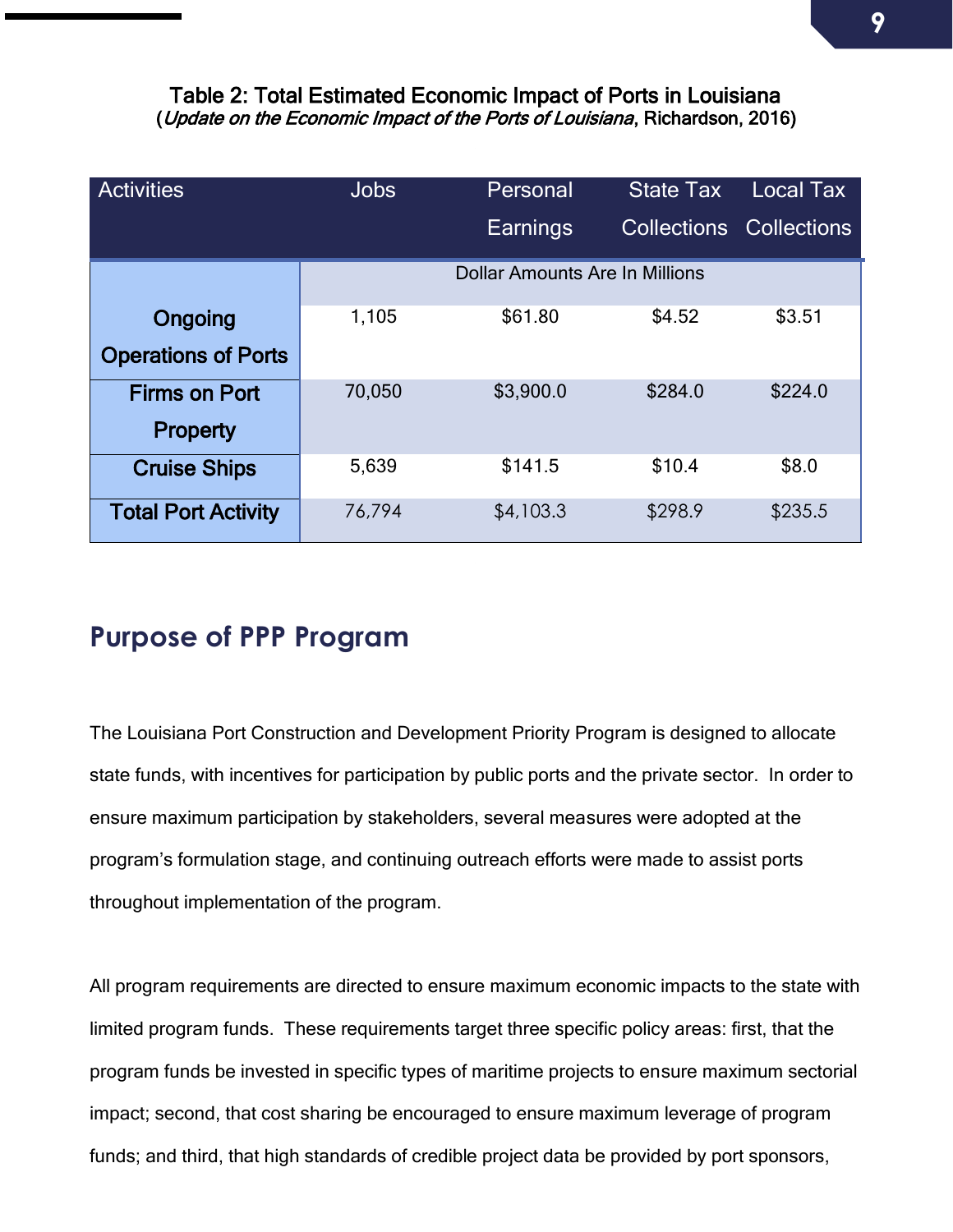both for project evaluation purposes and to ensure the quality of decision making by the port sponsors themselves. The PPP funds a wide array of projects, ranging from construction and improvement, to expansions and capital rehabilitation endeavors. This includes maritimerelated industrial parks, intermodal facilities, and port infrastructure such as wharves, storage facilities, cargo handling capital equipment, utilities, railroads, and primary access roads. However, the program does have a few exclusions; these would include state sponsorship of new construction and/or maintenance of federally authorized navigable waterways, and land acquisition by ports for speculative reasons. Land acquisitions are only eligible for funding when they are an integral component of a project, and necessary for the project benefits to be derived. These requirements were set in place to avoid large outlays in areas marginal to the maritime sector and to concentrate funds specifically for the development of infrastructure that serves port objectives.

The PPP includes four main sources of project financing: program funds, port funds, federal funds, and private sector funds. To encourage higher funding participation levels from ports and the private sector, an additional benefit-cost ratio was calculated—all project benefits were divided by the program investment. This ratio is then utilized in the final evaluation and ranking. By utilizing program investment in the calculation, projects with higher levels of port and private sector funding will rank higher and possibly be funded sooner.

### **Process for Awarding**

The PPP has created a set of rules and regulations that sponsoring ports must abide by. These rules have been set in place so that sponsoring ports can consistently and accurately submit information requirements and project proposals to the Port Construction and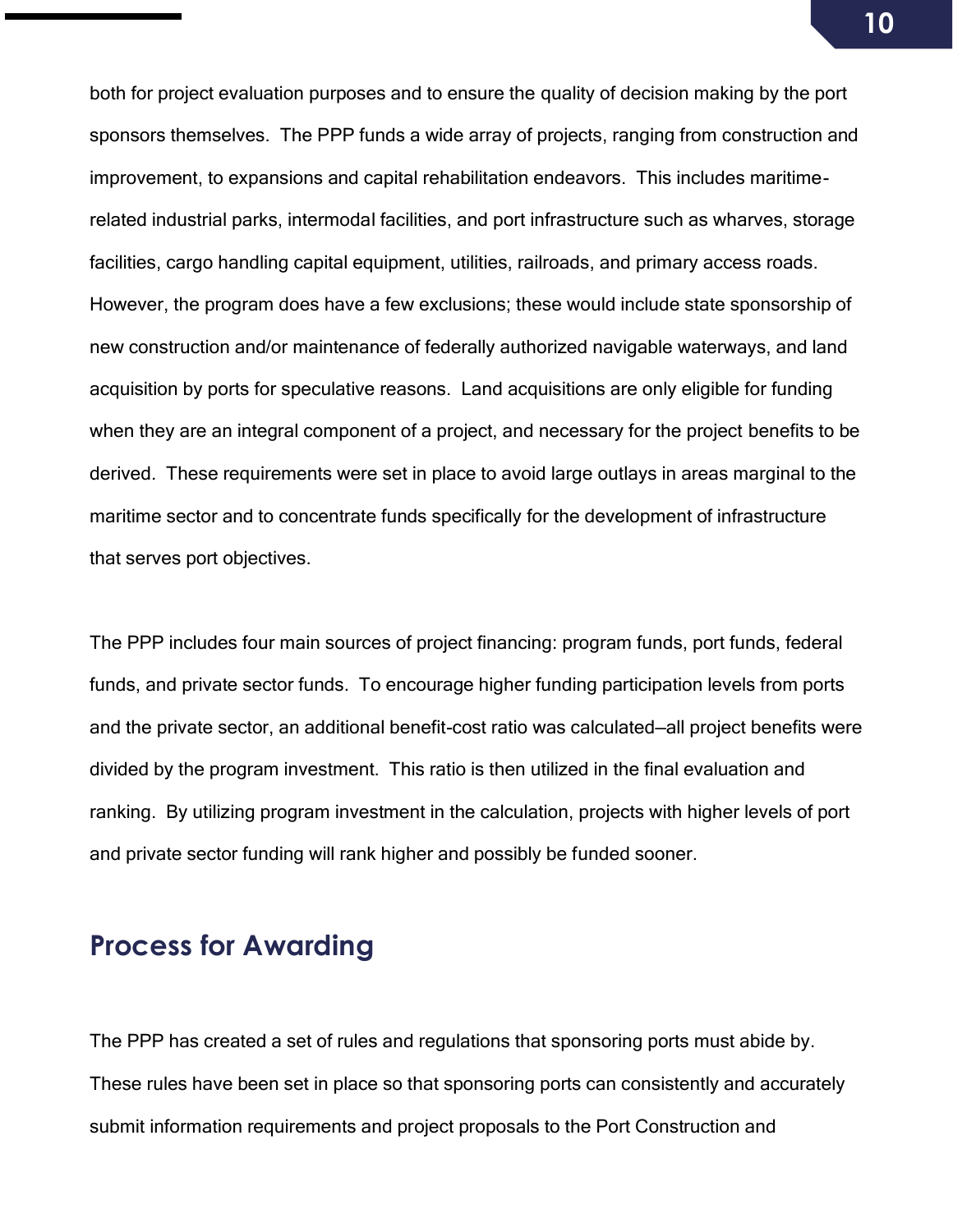Development Priority Program for consideration. These rules help govern which projects will be accepted for evaluation. The wide diversity of port projects as well as the range of technical capabilities available to the various ports had to be dealt with in framing the program's regulations. Also, due to project benefits being closely related to future market developments, certain guidelines had to be incorporated with regards to market forecasts. The information requested from sponsoring ports on proposed projects can be divided into eight major categories. Table 3 explains these categories.

| <b>Information Requirements</b>       | <b>Guidelines Provided</b>                                  |  |  |
|---------------------------------------|-------------------------------------------------------------|--|--|
| <b>1. Project Description</b>         | Focus on physical and financial parameters of project.      |  |  |
| Nature and Goals                      | To convey the purpose, design and components of the         |  |  |
|                                       | project.                                                    |  |  |
| <b>Funds Requested</b>                | Indicate total funds needed and funding sources.            |  |  |
| <b>Alternatives</b>                   | Indicate which alternatives were considered and explain why |  |  |
|                                       | the project was selected over alternatives.                 |  |  |
| <b>Adequacy of Components</b>         | Establish that all the components necessary to derive the   |  |  |
|                                       | benefits are available.                                     |  |  |
| 2. Demonstration of Immediate Need    | Focus on marketing potential of the project.                |  |  |
| Cargo History                         | Establish the level of utilization of existing facilities.  |  |  |
| <b>Market Analyses</b>                | Forecast the cargo that will use the project for 10 years.  |  |  |
| <b>Industrial Development</b>         | Indicate what new industrial development with the project.  |  |  |
| Letters of Commitment                 | Submit letters of commitment from industrial tenants.       |  |  |
| <b>3. Preliminary Plans and Cost</b>  | Focus on engineering aspects of the project.                |  |  |
| Design Criteria                       | List Criteria needed for design                             |  |  |
| <b>Design Calculations</b>            | Provide conceptual design calculations                      |  |  |
| <b>Preliminary Construction Plans</b> | Sufficient detail to conceptually convey project components |  |  |
|                                       | and requirements.                                           |  |  |

Table 3: Program Requirements and Guidelines for Port Participants<sup>2</sup>

<sup>2</sup> Louisiana Port Construction and Development Priority Program Rules and Regulations, Louisiana Department of Transportation & Development. June 2008.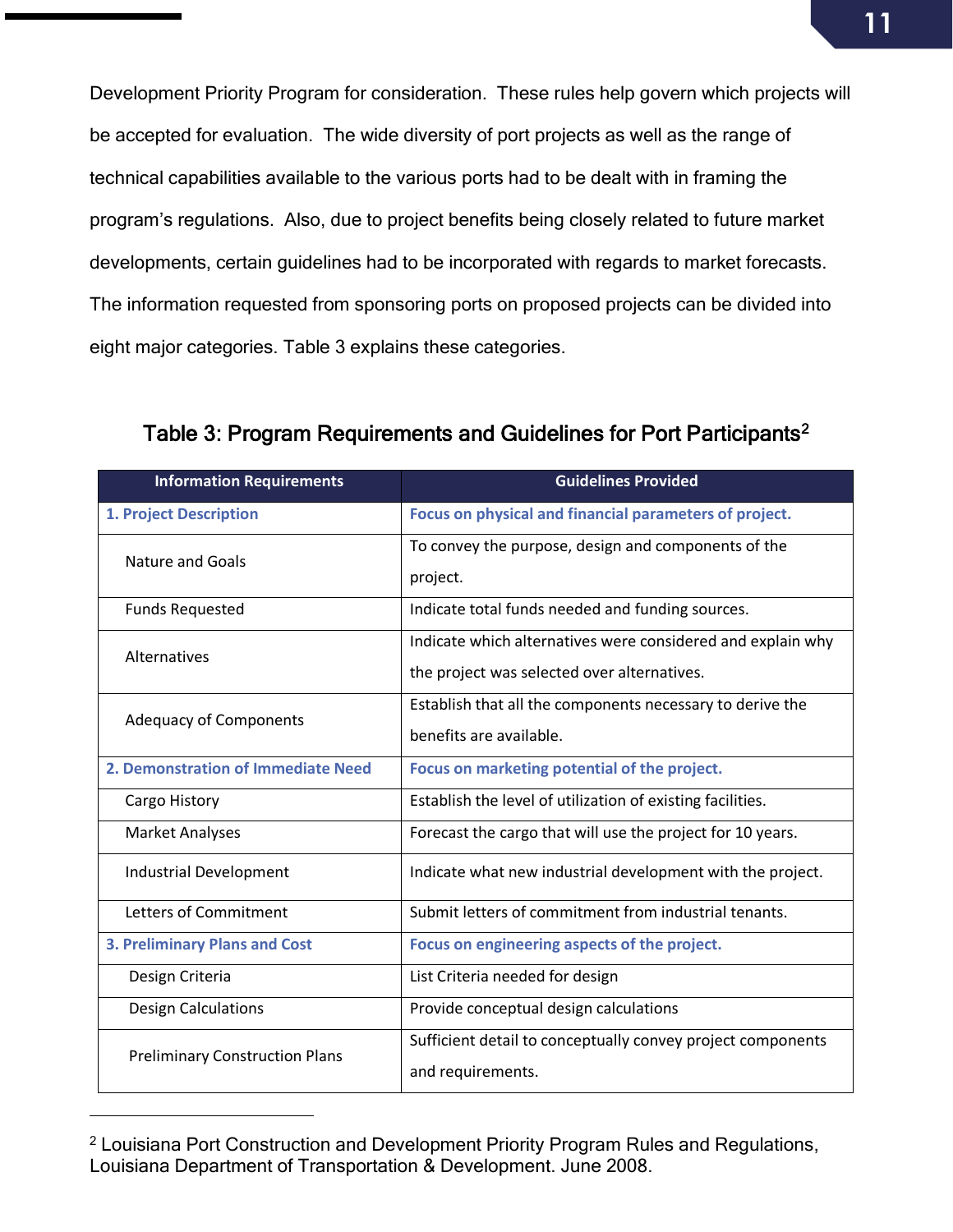| Cost Estimate                              | Detailed cost estimates of project components and recurring   |  |  |
|--------------------------------------------|---------------------------------------------------------------|--|--|
|                                            | maintenance cost.                                             |  |  |
| Progress Schedule                          | Provided an anticipated implementation schedule.              |  |  |
| 4. Determination of Benefits to the        | Focus on the economic returns of the project.                 |  |  |
| <b>State</b>                               |                                                               |  |  |
| Revenues and Expenses                      | Estimate the port revenues for both with and without project  |  |  |
|                                            | conditions.                                                   |  |  |
| Number of Jobs                             | Indicted the number of jobs created / saved.                  |  |  |
| <b>Payroll Benefits</b>                    | Estimate payroll benefits in order to equitably evaluate      |  |  |
|                                            | application.                                                  |  |  |
| Spin-off Benefits of Payroll               | Estimate new payroll generated by the project result in spin- |  |  |
|                                            | off benefits in the local economy.                            |  |  |
| <b>Shipping Costs</b>                      | Identify shipping costs with and without project              |  |  |
| <b>Other Benefits</b>                      | Identify any other benefits that would result from project.   |  |  |
| <b>Benefits-Cost Tabulation</b>            | Tabulate the project benefits and cost over the project life. |  |  |
| <b>5. Description of Project Area</b>      | Provided a narrative description of the project area.         |  |  |
| <b>6. Impacts of Implementing Proposed</b> | Focus on positive and Negative externalities of the project.  |  |  |
| <b>Project</b>                             |                                                               |  |  |
| 7. Master Plan for Port                    | Discuss how the project complies with the port's master       |  |  |
|                                            | plan.                                                         |  |  |
| 8. Other Information                       | Identify all sources and amounts of funding.                  |  |  |
| Multi-Year Projects                        | Provided construction and funding schedule.                   |  |  |
| Permits                                    | List all necessary permits.                                   |  |  |

The section regarding *project description* is designed to focus on defining the physical and financial parameters of the project. According to the nature of the project, sponsoring ports are required to provide the program with a narrative description of the project with enough detail to sufficiently convey the purpose, design, and major components of the project. This allows the proposed project to be considered objectively. The adequacy of component requirements guides port planners into evaluating port operations, to identify possible setbacks, and to plan corrective action. The *demonstration of immediate need* for the project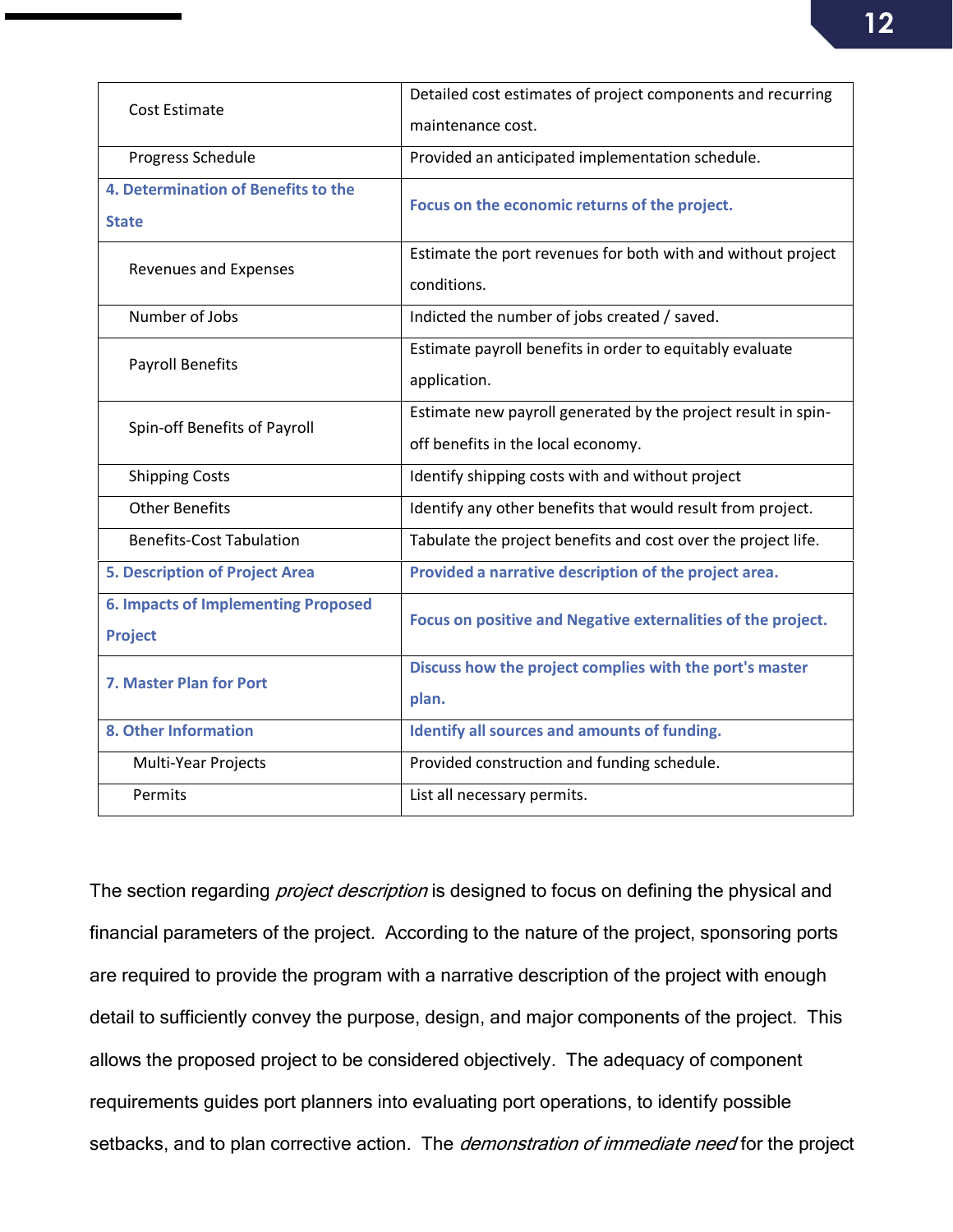is one of the most critical factors when deciding on whether or not a project should be funded. If the need cannot be adequately justified, the project is rejected in its early stages of evaluation. A majority of the information required in this process is used to support market forecasts and estimates. Port authorities are encouraged to justify market projections through market analyses and cooperation with port users to utilize the expanded project facilities. Ports are also required to divulge the level of utilization of existing facilities by providing data on cargo throughput for the last five years. Furthermore, ports are advised to extrapolate past trends and/or follow national projections of waterborne commerce as estimated by the U.S. Army Corps of Engineers. Any deviations from these growth rates are expected to be justified as either diverted cargo from other facilities or as cargo generated by new industrial developments. If such a situation should occur, the sources, origins, and destinations of the cargo need to be analyzed and justified. Preliminary plans and costs are included in the program requirements to further detail the proposed port projects. These proposals must incorporate enough detail to indicate that sufficient thought and planning has been accomplished to provide for the needed infrastructure and to satisfy a real and definable market need. Benefits from the proposed projects are evaluated from the state's point of view, and must demonstrate a boost in efficiency when it comes to the state's port system mainly through cost savings regarding transportation. If claimed benefits are not justifiable, or do not conform to industry standards they are adjusted before evaluation. Description of the project area is included in the evaluation to determine that the location has suitable infrastructure to support the project. In Impacts of implementing proposed project the proposal must contain enough information to determine if the project has an impact on water quality, habitat modification, fish and wildlife resources and cultural, historical and archeological features. The *Port master plan* is the last main criteria in the evaluation.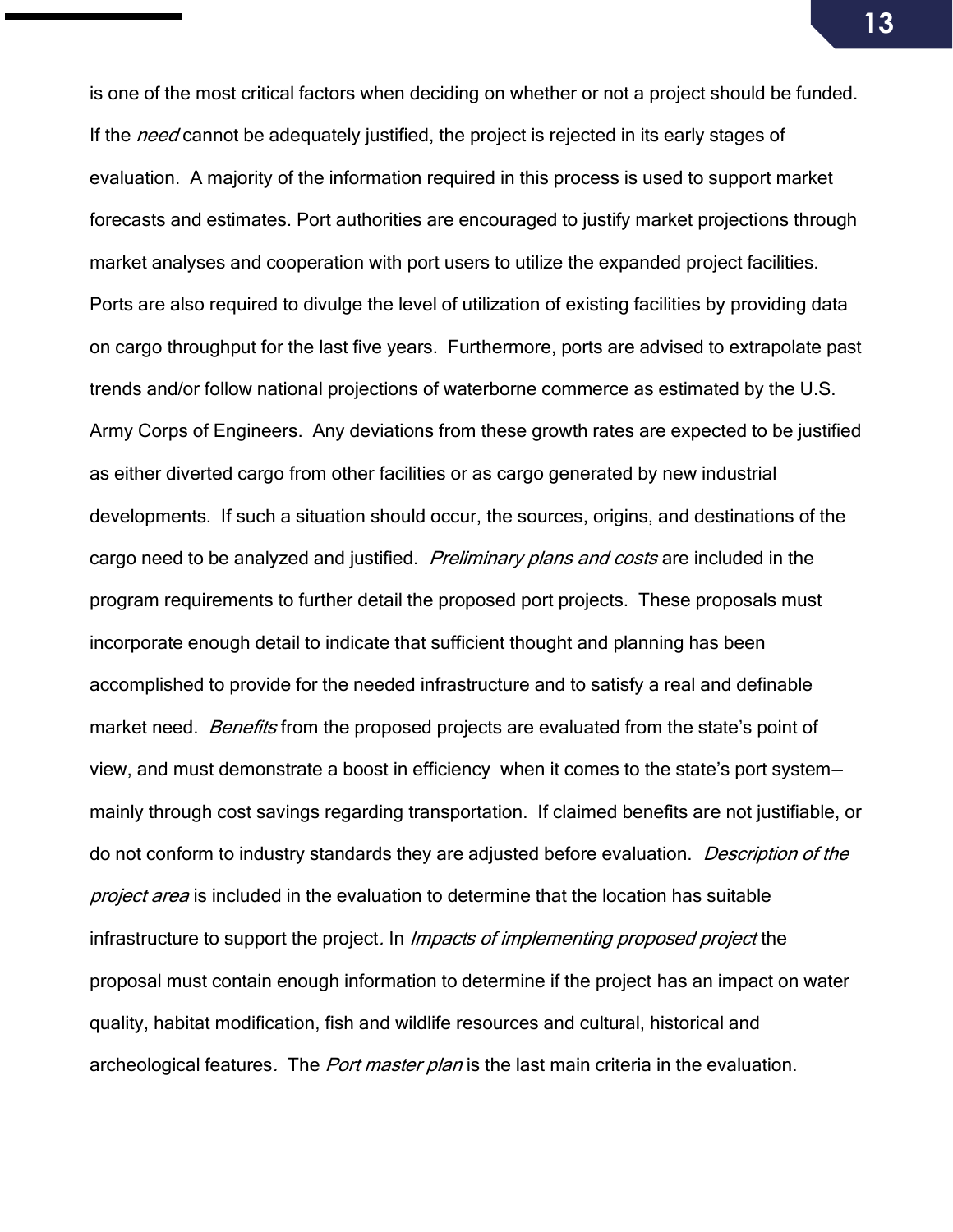While the criteria listed above are the main requirements being analyzed to determine project funding, the ability of a project to create future jobs is also taken into consideration. The PPP considers creation of new jobs, or retention of existing jobs in the local community to be a major project benefit, and for evaluation purposes has enacted several guidelines to help predict the number of jobs that could be created by a prospective port project. The number is then used to determine whether or not the prospective project will be advantageous to the surrounding community. When applying for funding, ports must make sure that their proposals meet the minimum requirements for the program. The program follows a project priority rating system, and if proposed projects do not meet the minimum threshold requirements (Table 4) they will no longer be considered for funding.

| <b>Minimum Requirements</b> | <b>Guidelines</b>                                               |
|-----------------------------|-----------------------------------------------------------------|
| Completeness                | If application incomplete, advise applicant of missing data.    |
|                             | The need has to real and verifiable for the application to be   |
| <b>Project Need</b>         | considered.                                                     |
|                             | Ports should provided adequacy of highway, rail and             |
| Location                    | waterway access to support increased activity with project.     |
|                             | All acceptable projects must generate a rate of return equal to |
|                             | the interest rate paid on 20-year U.S. treasury Inflation       |
| Return on Investment        | <b>Protected Securities.</b>                                    |
| Benefit-Cost Ratio          | B-C ratio of the total project must be $1$ or $> 1$ .           |

Table 4: Project Criteria: Minimum Threshold Requirements<sup>3</sup>

If an application is incomplete in any way or doesn't meet the programs standards, it is rejected. If the program establishes a *need* for the project in terms of market developments or operational requirements, the port will provide the basic foundation for project benefits.

<sup>&</sup>lt;sup>3</sup> Louisiana Port Construction and Development Priority Program Rules and Regulations, Louisiana Department of Transportation & Development. June 2008.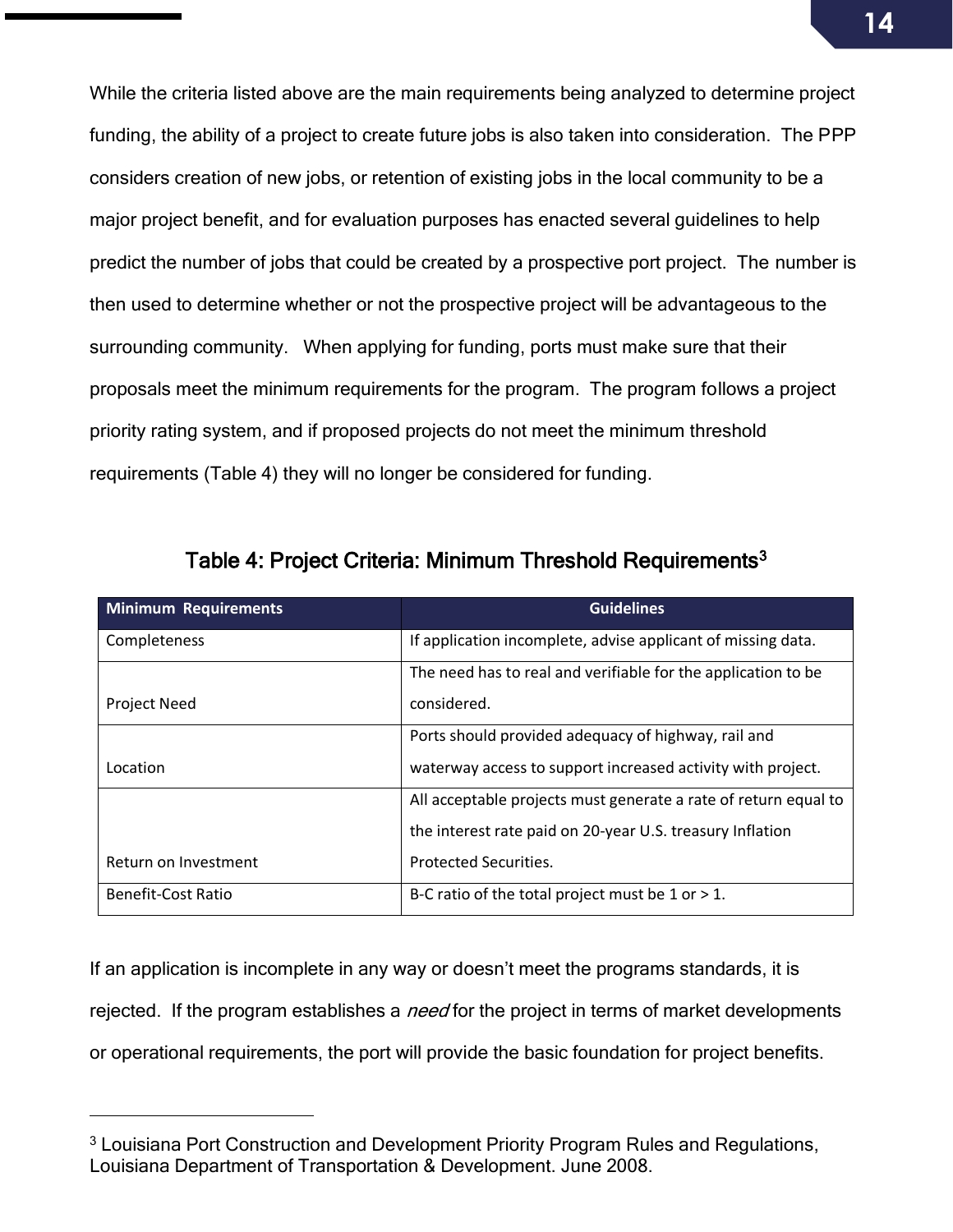Furthermore, a minimum rate of return on investment for net port revenues is included to ensure that public port tariffs cover reasonable costs, including a return on investment. Jayawardana (1997) says, "Since public ports generally act as landlord ports leasing basic infrastructure to private operators, the final tariff rates at public terminals are expected to be competitive with private sector tariff rates. A benefit-to-total cost (B-C) ratio of 1 is considered a minimum threshold for the proposed project."<sup>4</sup> When calculating this B-C ratio, the costs include the total investment needed to implement the total project and derive the benefits.

In the final stage of project analysis, the PPP requires the department to prepare a list of projects in priority order to be submitted to the state legislature for funding consideration. The scoring criteria for the ranking of projects are shown in Table 5.

| <b>Feasible Measure</b>      | <b>Feasibility Indicator</b>                                 | <b>Maximum</b><br><b>Points</b> | <b>Scoring Method</b>                                                              |
|------------------------------|--------------------------------------------------------------|---------------------------------|------------------------------------------------------------------------------------|
| <b>Technical Feasibility</b> | Capable of being built<br>Geotechnical report is<br>required | 60                              | To qualify must score 40 or<br>more.                                               |
| <b>Economic Feasibility</b>  | Benefit-Cost ratio                                           | 150                             | Project with the highest B-C<br>score 150 other are prorated.                      |
| <b>Economic Impacts</b>      | Number of jobs created or<br>saved                           | 20                              | Project with the highest job<br>potential score 20; other<br>prorated.             |
| Management of Port           | Return on Investment                                         | 20                              | Port with the highest ROI for<br>the last five years scores 20;<br>other prorated. |

Table 5: Project Ranking: Scoring Criteria<sup>5</sup>

<sup>4</sup> Jayawardana, J. & Webre, D. J., "Louisiana Port Priority Program: An Application of Benefit-Cost Analysis to Project Appraisal," 1997, pg. 31.

<sup>5</sup> Louisiana Port Construction and Development Priority Program Rules and Regulations, Louisiana Department of Transportation & Development. June 2008.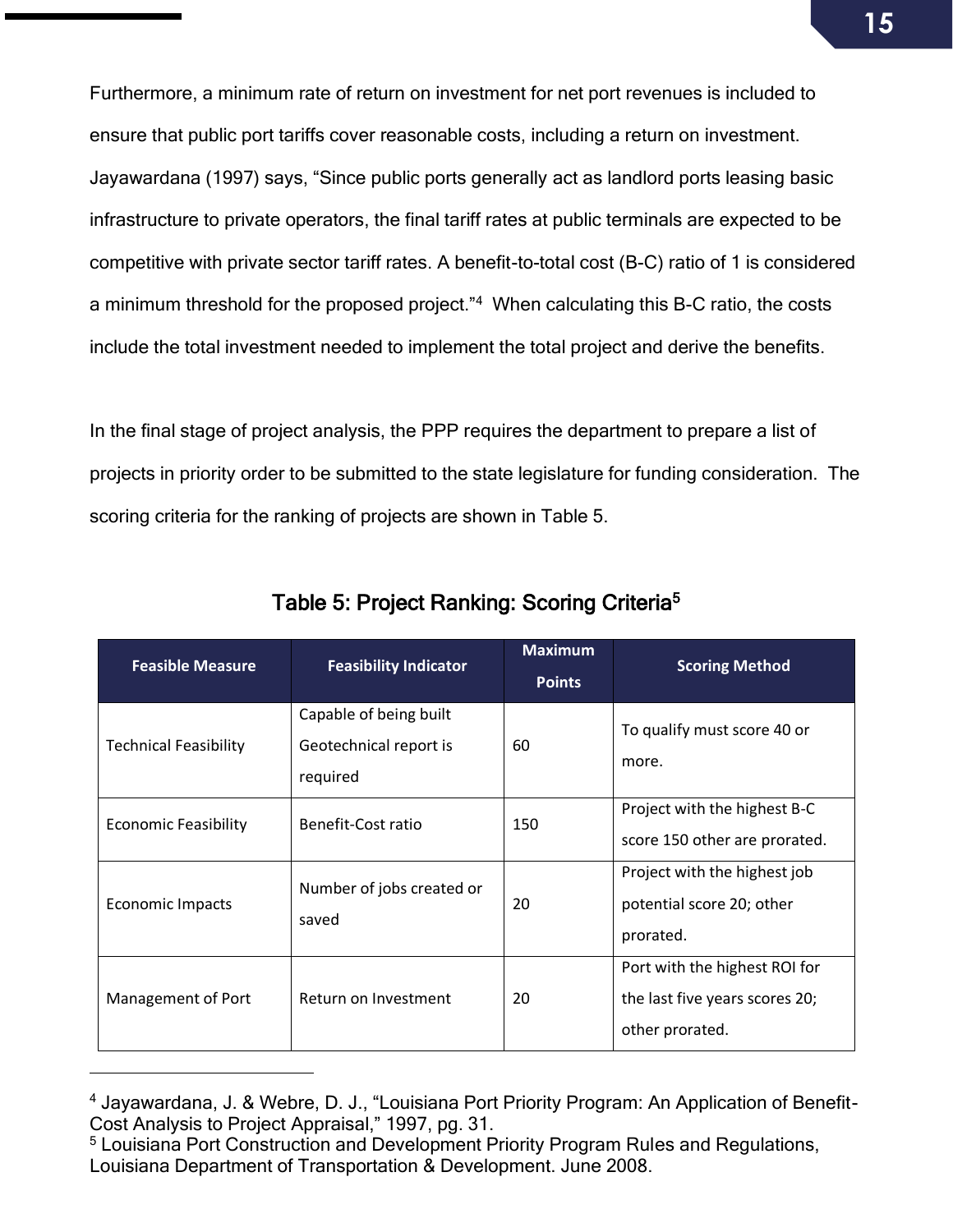| <b>Total Points Possible</b> | $\sim$ $\sim$ $\sim$<br>25U |  |
|------------------------------|-----------------------------|--|
|                              |                             |  |

For a project to qualify under *technical feasibility* it must score a minimum of 40 points. Some examples of technical feasibility are: completeness of project design, appropriate consideration of alternatives, compatibility of the project with the port's master plan, level of detail of preliminary plans, and a cost estimate sufficiently detailed to allow verification. Projects with the highest benefit-cost ratios receive the maximum 150 points. The cost used in *economic feasibility* and *economic impacts* is the amount of program funds required for the success of the project. For the purpose of B-C evaluation, investments are divided into two categories: total project and project. The "total project" includes all improvements that are necessary by both the public and private sectors in order to derive the benefits identified in the application for funding. "Project" refers to the part of the total project for which the port is seeking program funds. The "project" includes all necessary components to be built or acquired by the public port within the program's limit of two consecutive years for implementation. This requirement encourages ports to contribute a higher amount of matching funds, and maximum leverage of program funds. The benefits and cost of a project will only be evaluated for a maximum of ten years. If the project life exceeds this maximum evaluation period, the salvage value of the project will be calculated and the project would be abandoned (project life for structures is 20 years; project life for equipment is 10 years). The criteria also require that no adverse *environmental impacts* be created by prospective projects. The more beneficial the project is to the environment, the more of a chance it has to be funded. *Port management* is also an important scoring factor. The ports with the highest ROIs receive more points than less successful entities. All projects are scored on a scale with a maximum of 250 points. The projects that are awarded the highest number of points receive the highest priority.

**16**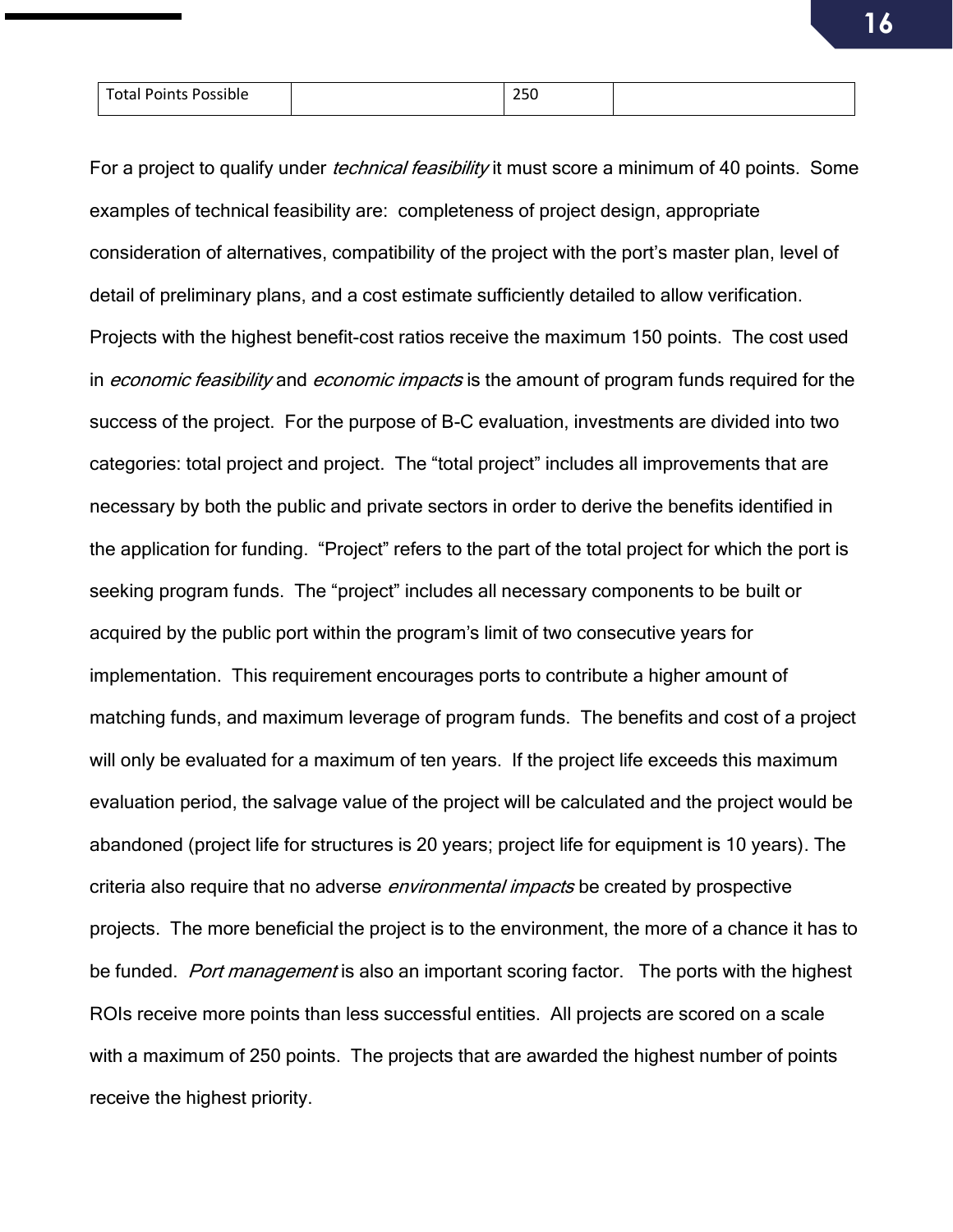## **Monitoring of Awards**

If a project receives funding from the PPP, the port authority is required to submit a report for each of the five years immediately following completion of the project. The port must develop and submit a report comparing actual benefits derived from the project with the projected benefits as stated in the application.

### **Impact of Program**

Since its inception in 1989, the Port Construction and Development Priority Program has allocated over \$757 million worth of funds. These funds have allowed 212 port projects to be brought to fruition, with benefits in excess of \$6 billion as well as creating or retaining over 14,000 jobs (Table 6).

|                         | <b>Number of</b><br><b>Projects</b> | <b>Funds Committed</b><br><b>Less Funds</b> |                 | Jobs<br><b>Created or</b> |
|-------------------------|-------------------------------------|---------------------------------------------|-----------------|---------------------------|
| <b>Port Authority</b>   | <b>Funded</b>                       | Withdrawn                                   | <b>Benefits</b> | <b>Saved</b>              |
| <b>Mermentau River</b>  |                                     | \$764,363                                   | \$6,522,409     | 21                        |
| <b>Avoyelles Parish</b> |                                     | \$500,000                                   | \$10,592,778    | 18                        |

#### Table 6: Summary of PPP Participation through April 2019<sup>6</sup>

<sup>6</sup> "A STATUS REPORT ON THE PORT CONSTRUCTION AND DEVELOPMENT PRIORITY PROGRAM: 26<sup>TH</sup> ANNUAL REPORT, " prepared by the Port Priority Program LaDOTD, Office of Multimodal Commerce. April 2019.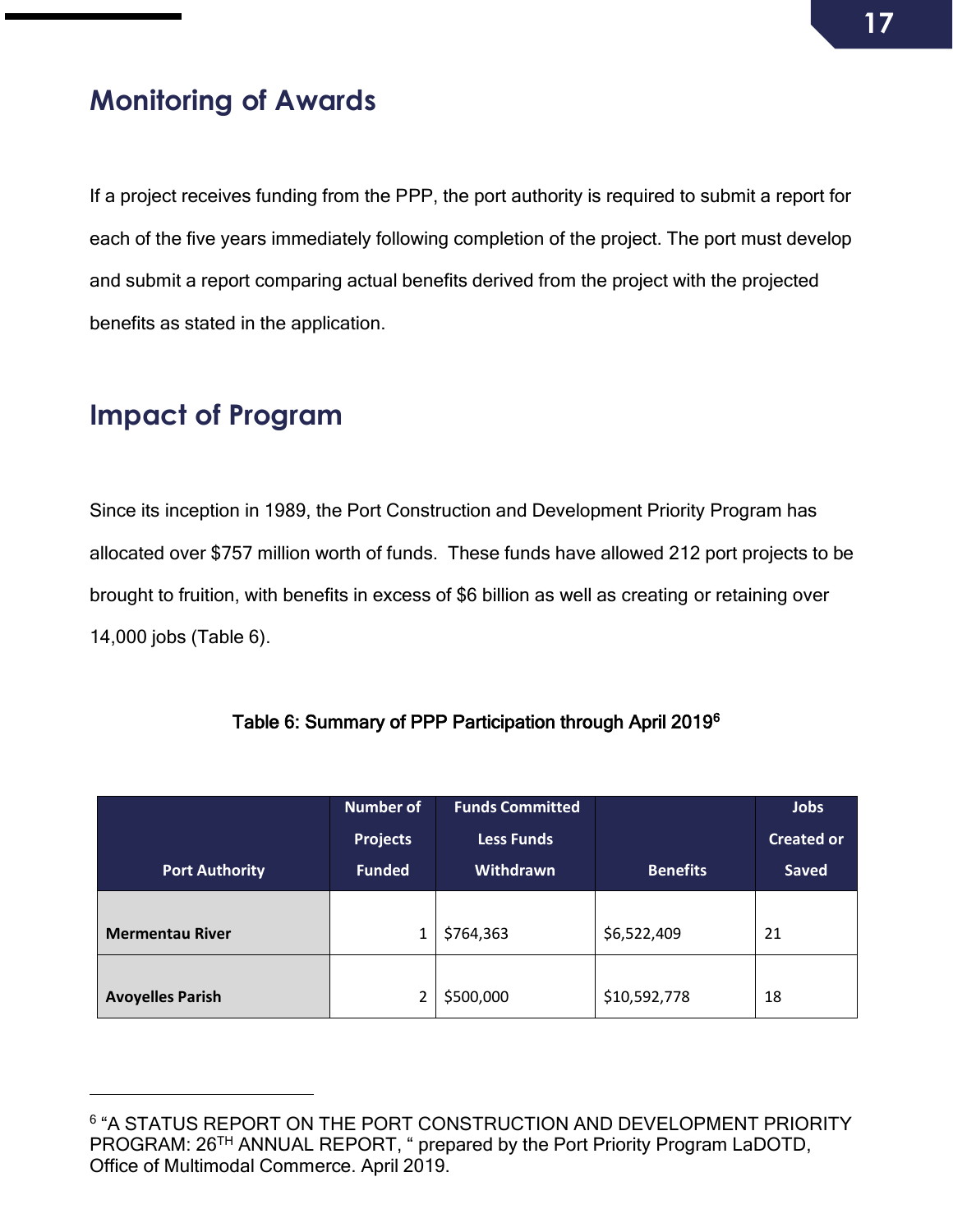| <b>Caddo Bossier</b>              | 14             | \$37,426,092 | \$252,414,705   | 1,577 |
|-----------------------------------|----------------|--------------|-----------------|-------|
| <b>Lake Charles</b>               | 18             | \$83,637,958 | \$612,178,985   | 964   |
| <b>West Calcasieu</b>             | 5              | \$7,716,893  | \$68,620,213    | 100   |
| <b>Vinton</b>                     | $\mathbf{1}$   | \$665,250    | \$6,417,666     | 42    |
| Columbia                          | 3              | \$1,015,453  | \$2,504,587     | 13    |
| <b>Lake Providence</b>            | 10             | \$13,489,950 | \$94,492,215    | 150   |
| <b>Twin Parish</b>                | $\overline{2}$ | \$462,169    | \$8,808,206     | 105   |
| Iberia                            | 18             | \$41,777,827 | \$1,256,514,191 | 2,575 |
| <b>Greater Lafourche</b>          | 14             | \$98,469,428 | \$670,904,008   | 1,899 |
| <b>Madison</b>                    | 3              | \$322,350    | \$6,991,366     | 51    |
| <b>Natchitoches</b>               | 5              | \$14,822,801 | \$81,832,349    | 116   |
| <b>New Orleans</b>                | 16             | \$86,402,848 | \$569,036,140   | 735   |
| <b>Greater Ouachita</b>           | $\mathbf{1}$   | \$3,542,533  | \$7,314,809     | 30    |
| <b>Plaquemines</b>                | 3              | \$2,546,250  | \$46,248,647    | 148   |
| <b>Central Louisiana Regional</b> | $\overline{7}$ | \$18,271,966 | \$106,599,046   | 176   |
| <b>Red River Parish</b>           | $\overline{2}$ | \$5,065,207  | \$56,754,794    | 38    |
| <b>Point Coupee</b>               | $\mathbf{1}$   | \$857,250    | \$14,684,919    | 18    |
| <b>St. Bernard</b>                | 12             | \$65,807,057 | \$410,475,140   | 708   |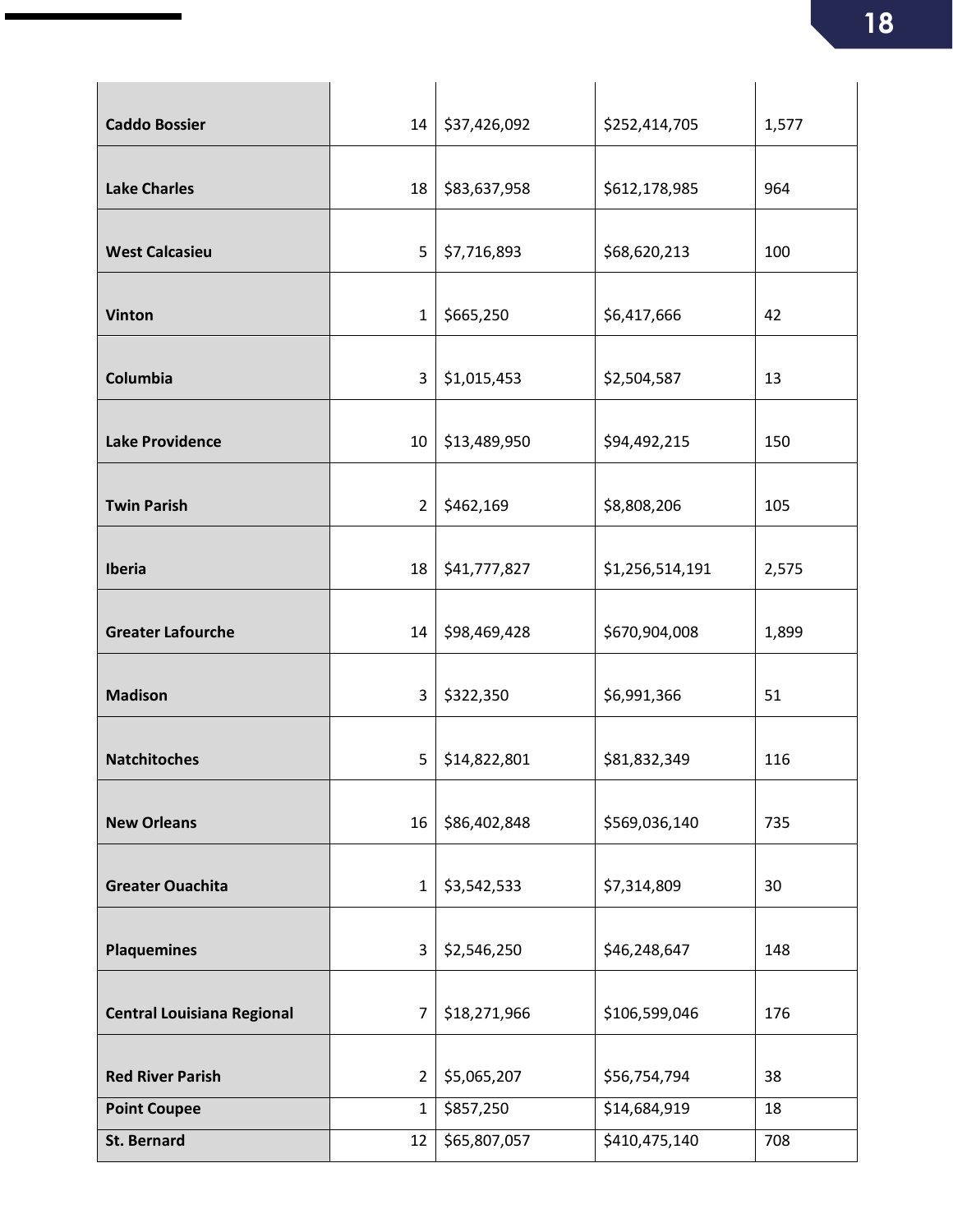| South Louisiana              | 18             | \$76,783,065  | \$497,927,711   | 1189   |
|------------------------------|----------------|---------------|-----------------|--------|
|                              |                |               |                 |        |
| <b>Greater Krotz Springs</b> | $\overline{2}$ | \$2,460,918   | \$19,178,751    | 161    |
| <b>West St. Mary</b>         | 9              | \$3,159,023   | \$57,665,198    | 268    |
| <b>Morgan City</b>           | 9              | \$14,747,300  | \$188,089,177   | 449    |
| <b>South Tangipahoa</b>      | 9              | \$8,608,193   | \$56,541,759    | 145    |
| <b>Terrebonne</b>            | 4              | \$37,446,249  | \$407,958,956   | 1150   |
| <b>Greater Baton Rouge</b>   | 21             | \$46,369,843  | \$345,881,112   | 1078   |
| <b>Program Total</b>         | 212            | \$681,480,124 | \$6,394,587,284 | 14,353 |

The most common projects funded by the program are ship berths, warehouses, access roads, rail spurs, and rehabilitation of existing port infrastructure. The funding of these projects is important, but the PPP's investments have a broader impact on local resource development, the leverage of private capital, and entrepreneurship for the development of maritime facilities. A large percent of port projects undertaken are private and public sector partnerships. This provides incentives to local resource based industries, which generate cargo for the public port. For example, the construction of warehouses for new industries on pot premises—direct rail and waterway access to port tenants which may lead to transportation cost savings and business expansions.